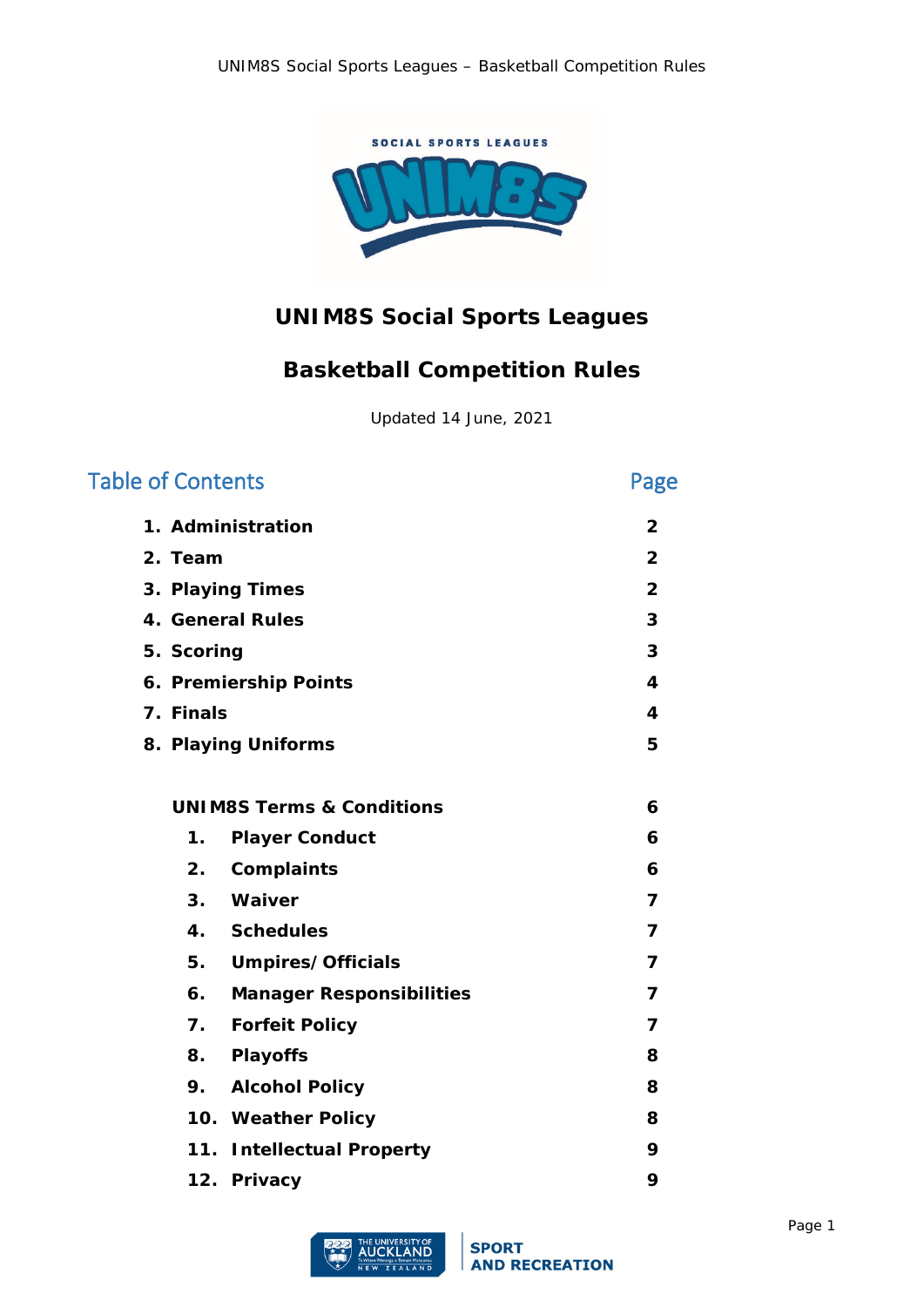# <span id="page-1-0"></span>**1. Administration**

- **1.1.** The competition shall be played in accordance with the [FIBA rules](http://www.fiba.com/documents) in force except as amended by these 'UNIM8S Sports League – Basketball Competition Rules'.
- **1.2.** The UNIM8S Sports Leagues are administered by University of Auckland Sport and Recreation.
- **1.3.** The competition's assigned Sports Coordinator (the 'Administrator') has the authority to administer the competition and to make all judgments and decisions for the competition.
- **1.4.** During a game, the referees have the power to make decisions on any point not covered in these rules or the FIBA Rules.
- **1.5.** Playing dates during a competition may be altered at the sole discretion of University of Auckland Sport and Recreation.
- **1.6.** The Administrator has the authority to reject any team's registration from the competition, as well as remove any team or individual from the competition.

# <span id="page-1-1"></span>**2. Team**

- **2.1.** A team is comprised of five players.
	- **a.** A minimum of four players are required to start the game.
	- **2.2.** A total of twelve (12) players may participate in any match.
	- **2.3.** In the Mixed basketball grade, a minimum of two (2) female players must be on the court at all times.
	- **2.4.** All players who take to the court must be registered to the team by having their name registered through the UNIM8S Basketball player registration form and subsequently appear in Glory league. Any team who fields an unregistered player is subject to disqualification.
	- **2.5.** In order to play in the Finals series for a particular team, a player must have played at least three (3) round robin games for that same team.
	- **2.6.** Substitutes must be requested through the referee/s and must occur at centre court.
	- **2.7.** Only the Team Captain has the right to discuss any decisions with the referee. This must be done during a stoppage in play and in a courteous manner. In any case the referee is not obliged to engage in the discussion.
	- **2.8.** All team managers and players must read and agree to the 'UNIM8S Terms & Conditions' (see page 6) during registration and are responsible for ensuring the team meets those conditions.

# <span id="page-1-2"></span>**3. Playing Times**

- **3.1.** Each game will consist of two 20 minute halves.
- **3.2.** The game will be played using a running clock, meaning the clock will not stop at all during play.
- **3.3.** Half-time will be one minute in length.

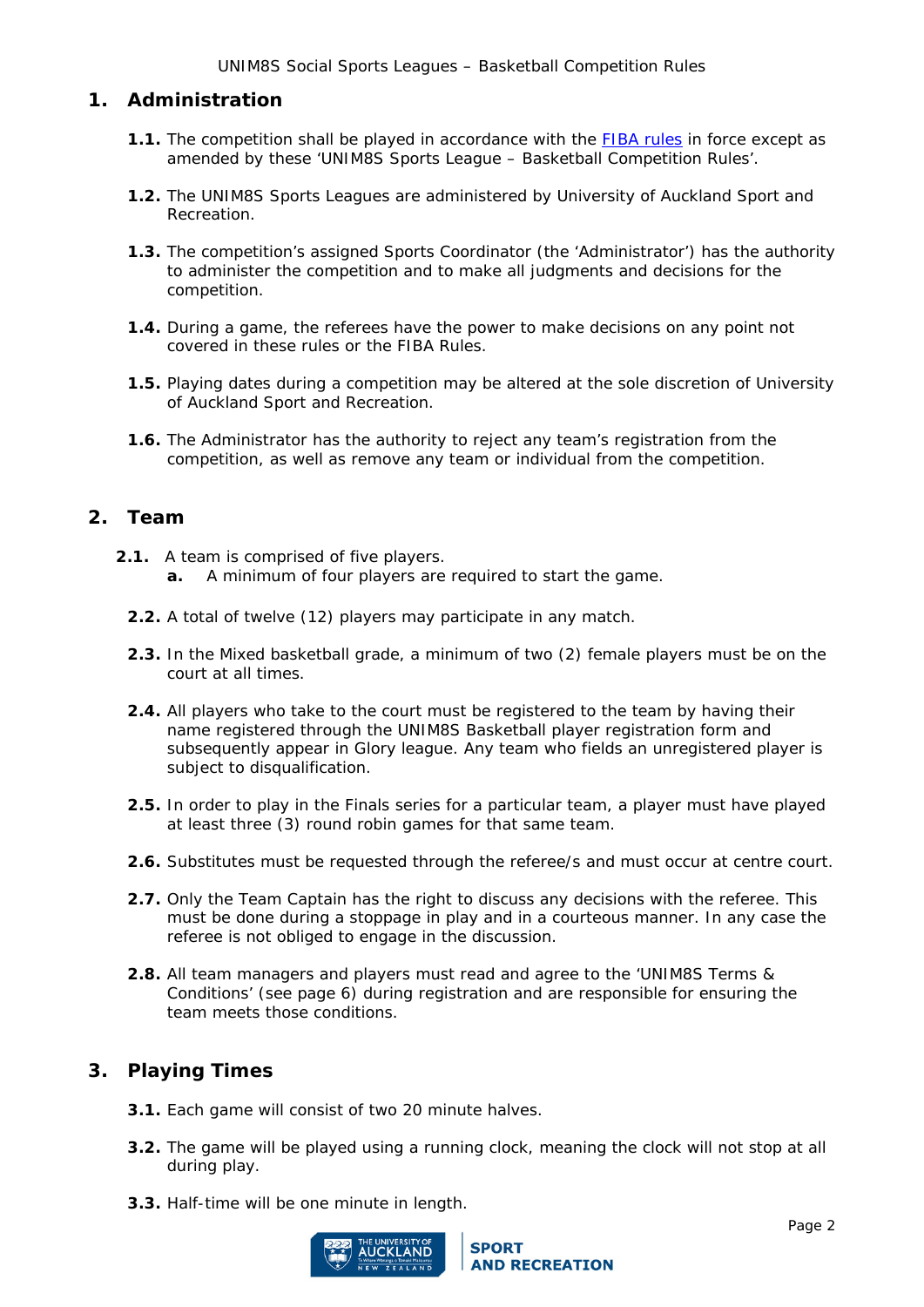- **3.4.** There is no 24-second shot clock in use.
- **3.5.** Teams are allowed one timeout per half each game.
	- **a.** Timeouts are 30 seconds in length only.
	- **b.** The clock does not stop during a timeout.
	- **c.** No timeouts can be taken in the last two minutes of either half (if a team calls a timeout with less than 2:30 showing on the clock, play will re-commence as soon as the clock shows 2:00).
- **3.6.** If the scores are tied at the completion of a non-finals game, the draw will stand.
- **3.7.** If the scores are tied at the completion of a finals game, there will be an overtime period of two minutes with a running clock.
	- **a.** There will be as many overtime periods as necessary to determine a winner.

# <span id="page-2-0"></span>**4. General Rules**

- **4.1.** Jump balls will only take place at the beginning of the game. All other jump ball situations will determined by the possession arrow located on the scorebench.
- **4.2.** There is to be no abusive and/or foul language used by players, coaches, managers or spectators.
- **4.3.** Any malicious play or abusive language during the game will result in automatic disqualification from the game and ejection from the Sports Centre. The match referee/s have sole discretion in these situations.
	- **a.** Disqualification results in an automatic one-week suspension. At the discretion of the Competition Administrator, the suspension may be increased depending on the severity of the player's actions.
- **4.4.** A player shall be disqualified from the rest of the game when he/she is charged with two technical fouls, two unsportsmanlike fouls, or one disqualifying foul.
- **4.5.** A player who has committed five fouls must leave the game immediately and may not return to the court for the remainder of that game.
- **4.6.** A team is in the team foul penalty situation when it has committed seven team fouls in a half.
	- **a.** All subsequent player personal fouls not in the act of shooting shall be penalised by two free throws.
- **4.7.** Any breach of these 'UNIM8S Social Sports Leagues Basketball Competition Rules' may result in a player or team's removal from the competition as determined by the Competition Administrator.

See 'UNIM8S Terms & Conditions' for all rules relating to player and team conduct, expectations, and league policies.

# <span id="page-2-1"></span>**5. Scoring**

- **5.1.** Each player's First Name, Last Name and singlet number must be registered through Glory League before they enter the game.
- **5.2.** Each team is required to provide a competent scorebench official at every game they play.
	- **a.** The scorers shall be guided by the instructions of the referee/s in charge of the match.

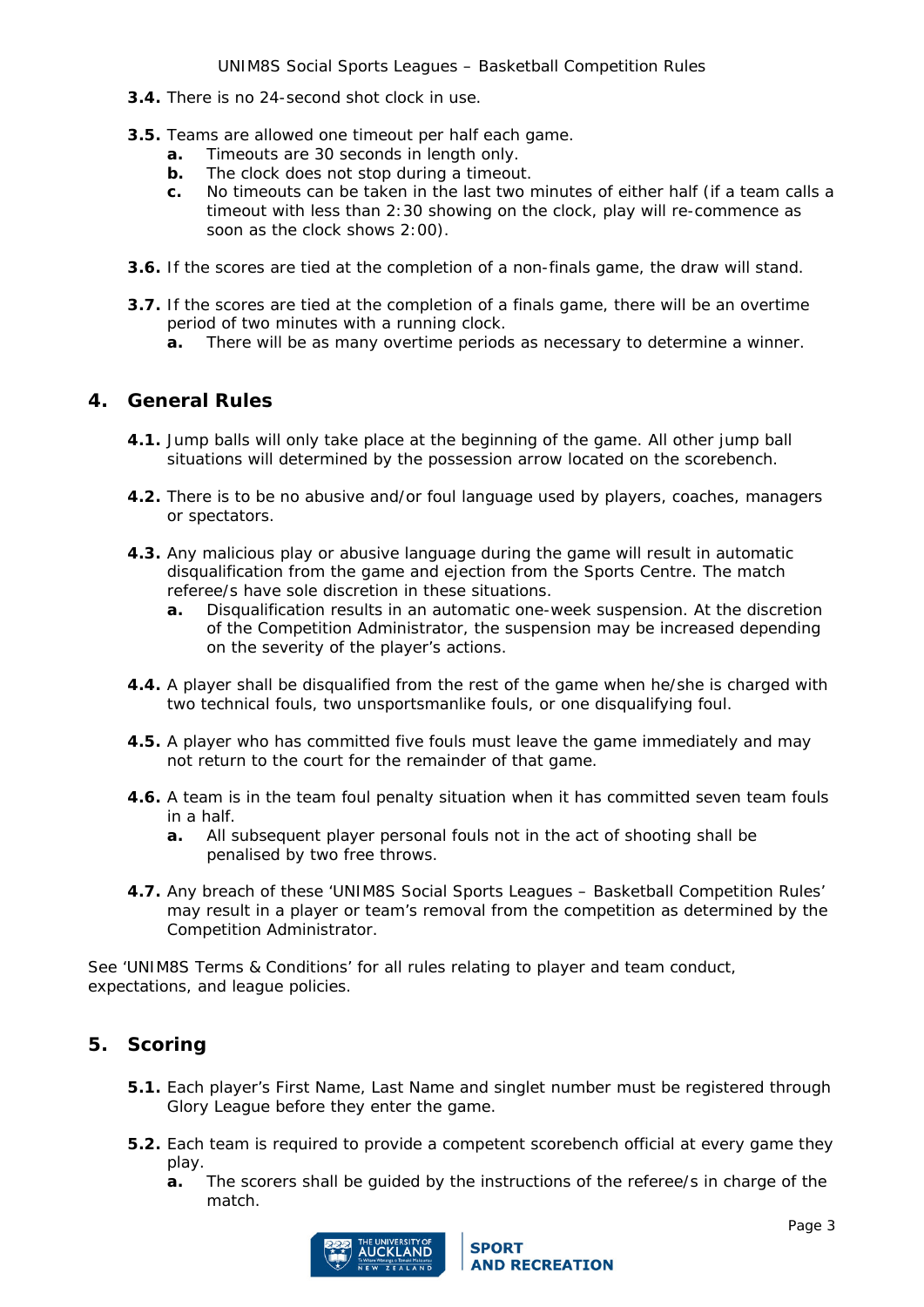UNIM8S Social Sports Leagues – Basketball Competition Rules

- **5.3.** The team's scorer will be responsible for either the Glory League Scorekeeper App or the Scoreboard. The scorers can decide between them who fulfils each role.
- **5.4.** The scorebench official can be either a player or non-player.
	- **a.** Players shall be allowed to score and substitute into the game from the scorebench. However, the player who leaves the scorebench must be replaced immediately.
- **5.5.** In the event of a forfeit, the final score shall be recorded as 20-0.

# <span id="page-3-0"></span>**6. Premiership Points**

- **6.1.** A team winning a non**-**finals game shall be awarded four (4) premiership points and the losing team zero (0) premiership points.
- **6.2.** In the event of a draw in a non-finals game, each team shall be awarded two (2) premiership points (see '3. Playing Times' for overtime rules in finals games).
- **6.3.** Match results, current standings and general information regarding the competition will be posted on the **competition** website.

See 'Tiebreakers' on page 8 within the UNIM8S Terms & Conditions for information regarding the determination of the final standings.

# <span id="page-3-1"></span>**7. Finals**

- **7.1.** In all grades, all teams will play or have the opportunity to play two (2) Finals games, provided the league has maximum team capacity.
- **7.2.** In order to play in the Finals series for a particular team, a player must have played at least three (3) round robin games for that same team.
- **7.3.** In competitions that contain seven (7) teams or less, the four (4) leading teams shall comprise the final four. The remaining teams will have a positional playoff game scheduled in the first week of finals followed by an optional 'friendly' game in the second week. The final four's finals series shall be played as follows:
	- **a.** Week One 1st Semi-Final: Teams placed 1 and 4 on the points table. 2nd Semi-Final: Teams placed 2 and 3 on the points table.
		- Week Two Grand Final: Winners of 1st and 2nd Semi-Finals. 3rd & 4th Playoff: Losers of 1st and 2nd Semi-Finals
- **7.4.** In competitions that contain eight (8) teams, the four (4) leading teams shall comprise the championship finals, and the teams placed from fifth  $(5<sup>th</sup>)$  to eighth  $(8<sup>th</sup>)$  shall comprise the plate finals. The finals series shall be played as follows:
	- **a.** Week One 1st A Semi-Final: Teams 1 and 4 on the points table. 2nd A Semi-Final: Teams 2 and 3 on the points table. 1st B Semi-Final: Teams 5 and 8 on the points table. 2nd B Semi-Final: Teams 6 and 7 on the points table.
	- **b.** Week Two A Grand Final: Winners of 1st and 2nd A Semi-Finals. 3rd & 4<sup>th</sup> playoff: Losers of 1st and 2nd A Semi-Finals. 5th & 6th playoff: Winners of 1st and 2nd B Semi-Finals. 7<sup>th</sup> & 8<sup>th</sup> playoff: Losers of 1st and 2nd B Semi-Finals.

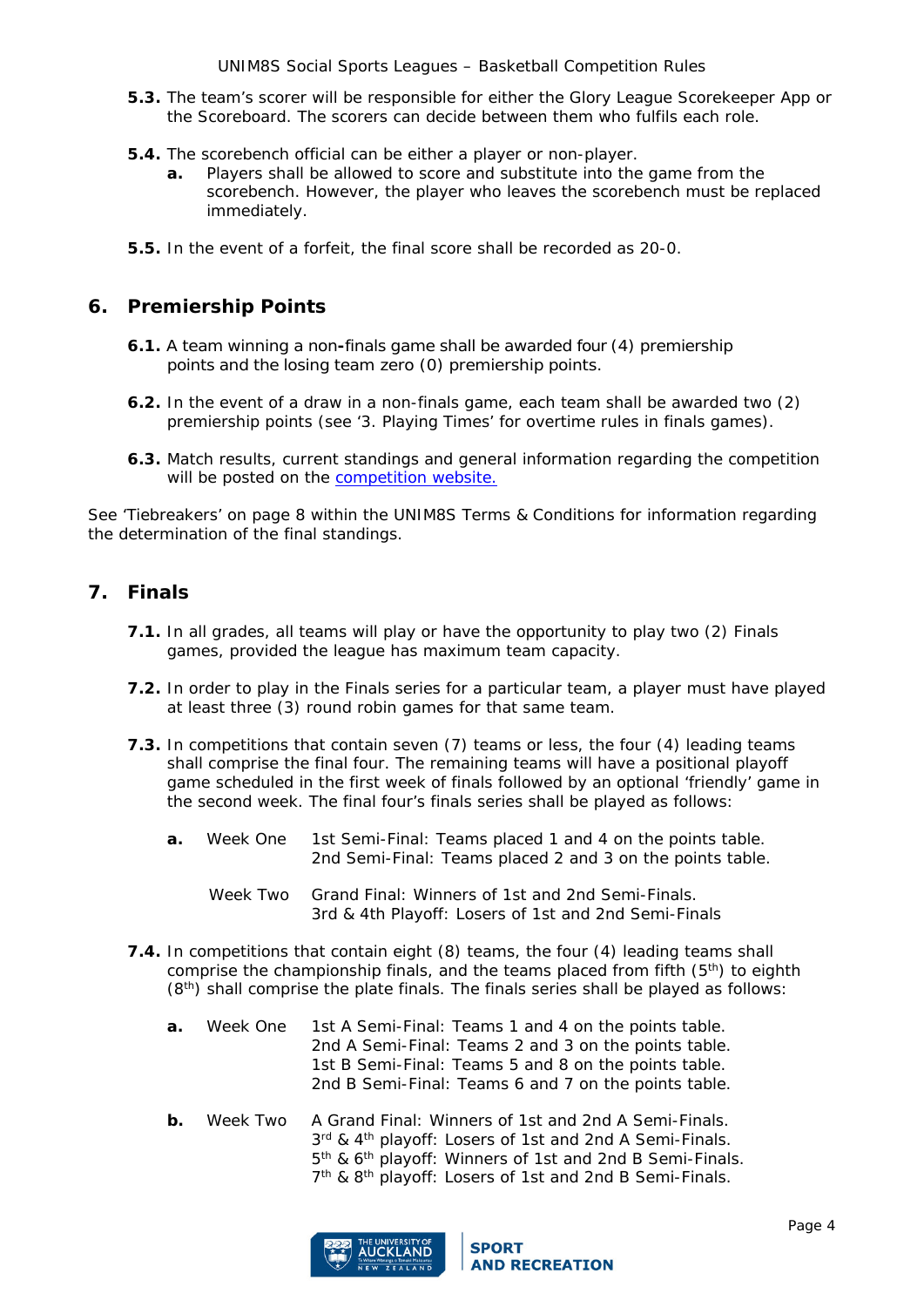# <span id="page-4-0"></span>**8. Playing Uniforms**

**8.1.** All players must be in suitable playing attire as per the following rules prior to taking the court.

### **8.2. Tops**

- **a.** Shall be of the same colour and design (singlet style or sleeveless), but not necessarily the same as the shorts.
- **b.** Shall be clearly numbered on both the front and back. Numbers on the front must be a minimum height of 100mm and a maximum of 150mm. Numbers on the back must be a minimum height of 150mm and a maximum of 250mm.

### **8.3. Shorts**

- **a.** Shall be of the same colour, but not necessarily the same as the tops.
- **b.** Shall be no longer than the bottom of the knee.

### **8.4. Shoes**

- **a.** Shoes with non-marking soles must be worn at all times.
- **8.5.** Scarves, gloves and jewellery shall not be worn.
- **8.6.** Fingernails shall not protrude beyond the visible line of the finger. If so, they must be trimmed or covered with tape.
- **8.7. For every player who is not in full correct uniform, the opposing team will be awarded three (3) penalty points.** 
	- **a.** It is not three points per item; each player can only receive one three-point penalty.
	- **b.** The referee/s will be the sole judge of these penalties and shall apply any penalty points at or before halftime.

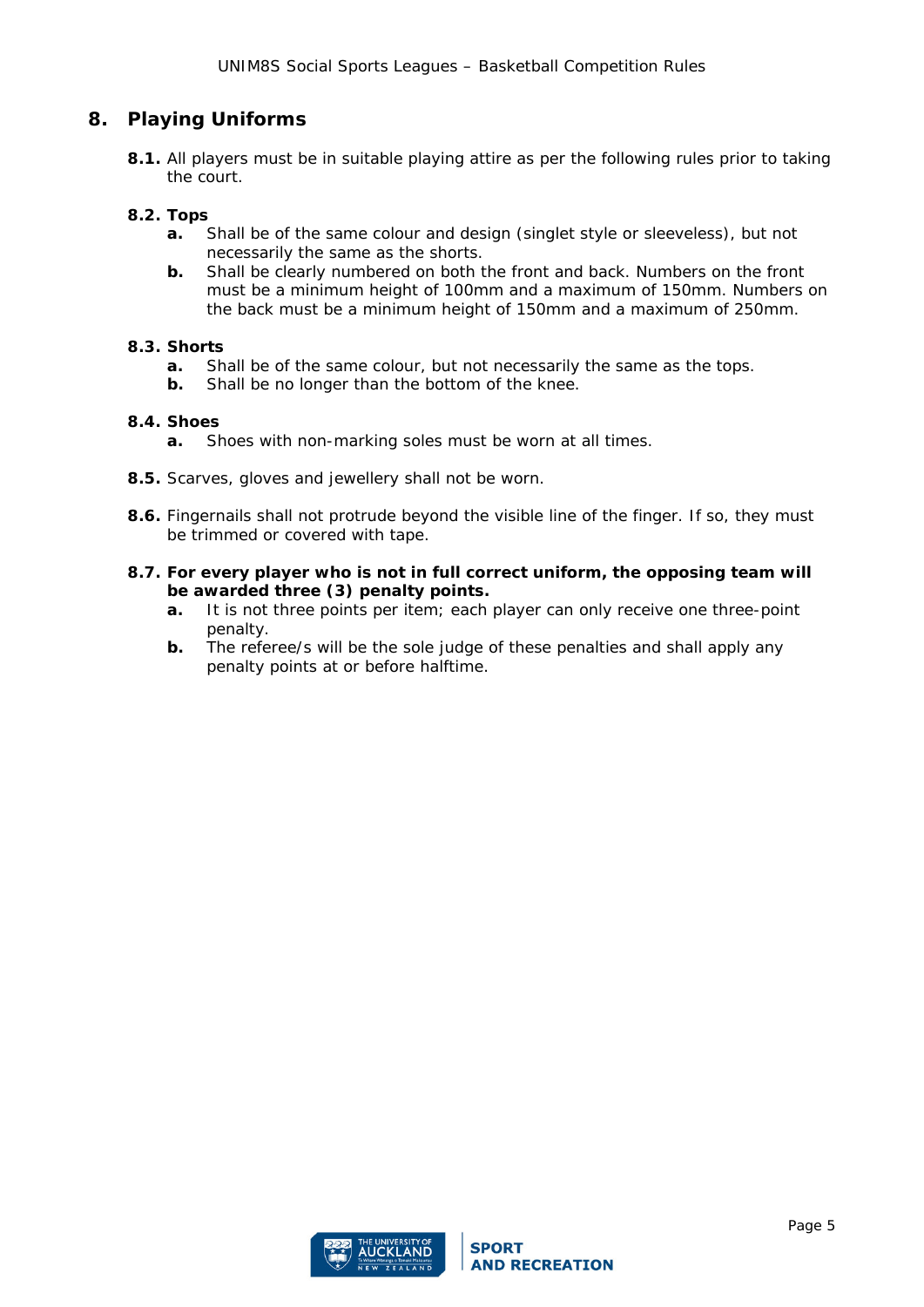# **UNIM8S Terms & Conditions**

By participating in this University of Auckland UNIM8S League (the "Event"), I acknowledge that myself and my team members are subject to the following terms and conditions.

### <span id="page-5-0"></span>**1. PLAYER CONDUCT**

- a. Foul language is discouraged; however, the umpire/referee/league official(s) have the authority to make judgment calls regarding profanity and player conduct.
- b. Players are expected to act civilly towards other players and spectators.
- c. **ZERO TOLERANCE RULE**: Fighting, defamation of character, aggressive behaviour, and unsportsmanlike conduct is strictly prohibited and will not be tolerated. Violators will be subject to review and may be subject to suspensions or permanent expulsion at the sole discretion of the University of Auckland Sport and Recreation or any agent acting with the University of Auckland Sport and Recreation's express permission to do so.
- d. **EJECTION RULE**: If a player is ejected from any game, that player's team will be forced to play the remainder of the game shorthanded. In mixed leagues, if a female is ejected that team will be forced to play with one less female, if a male is ejected they will be forced to play with one less male. All ejections will be subject to review. \*N.B. The Ejection Rule may be subject to a different procedure determined by sport specific rules, and or rules implemented by agents contracted to deliver a UNIM8S Social Sport League on behalf of the University of Auckland Sport and Recreation. If this is the case, this procedure will take precedence over the Ejection Rule detailed above.
- e. **SUSPENSIONS, PROBATION, or EJECTION**: University of Auckland Sport and Recreation reserves the right to impose disciplinary actions against any individual or group who intentionally circumvents the rules of player conduct and/or the spirit of fair play and sportsmanship. Agents with express permission from the University of Auckland Sport and Recreation may reserve the right to impose disciplinary actions against any individual or group who intentionally circumvents the rules of player conduct and/or the spirit of fair play and sportsmanship.
- f. Disciplinary actions could include, but are not limited to the following: Individual game suspensions, multiple game suspensions, season long suspensions, probation, or permanent expulsion from all UNIM8S Programmes and/ or other University of Auckland Sport and Recreation programmes.
- g. Special Clause: Students of the University of Auckland must conduct themselves in a manner that does not bring the University into disrepute. Students of the University of Auckland who fail to abide by the terms and conditions outlined under PLAYER CONDUCT may be considered to be bringing the University into disrepute, in which case they may be subject to referral to the Discipline Committee for a breach of clause 4a(i) of the *University of Auckland Disciplinary Statute 1998* or such similar clause in any other statute or regulation which may from time to time replace it. Such referral may result in the Discipline Committee imposing a penalty such as the cancellation of a student of the University of Auckland's enrolment and the payment of a fine or restitution.

### <span id="page-5-1"></span>**2. COMPLAINTS**

a. **University of Auckland Sport and Recreation takes its role in providing a safe environment for players to participate in seriously. Participants wishing to report a complaint that occurred during or relative to an Event must do so using the UNIM8S Complaints Form.** 

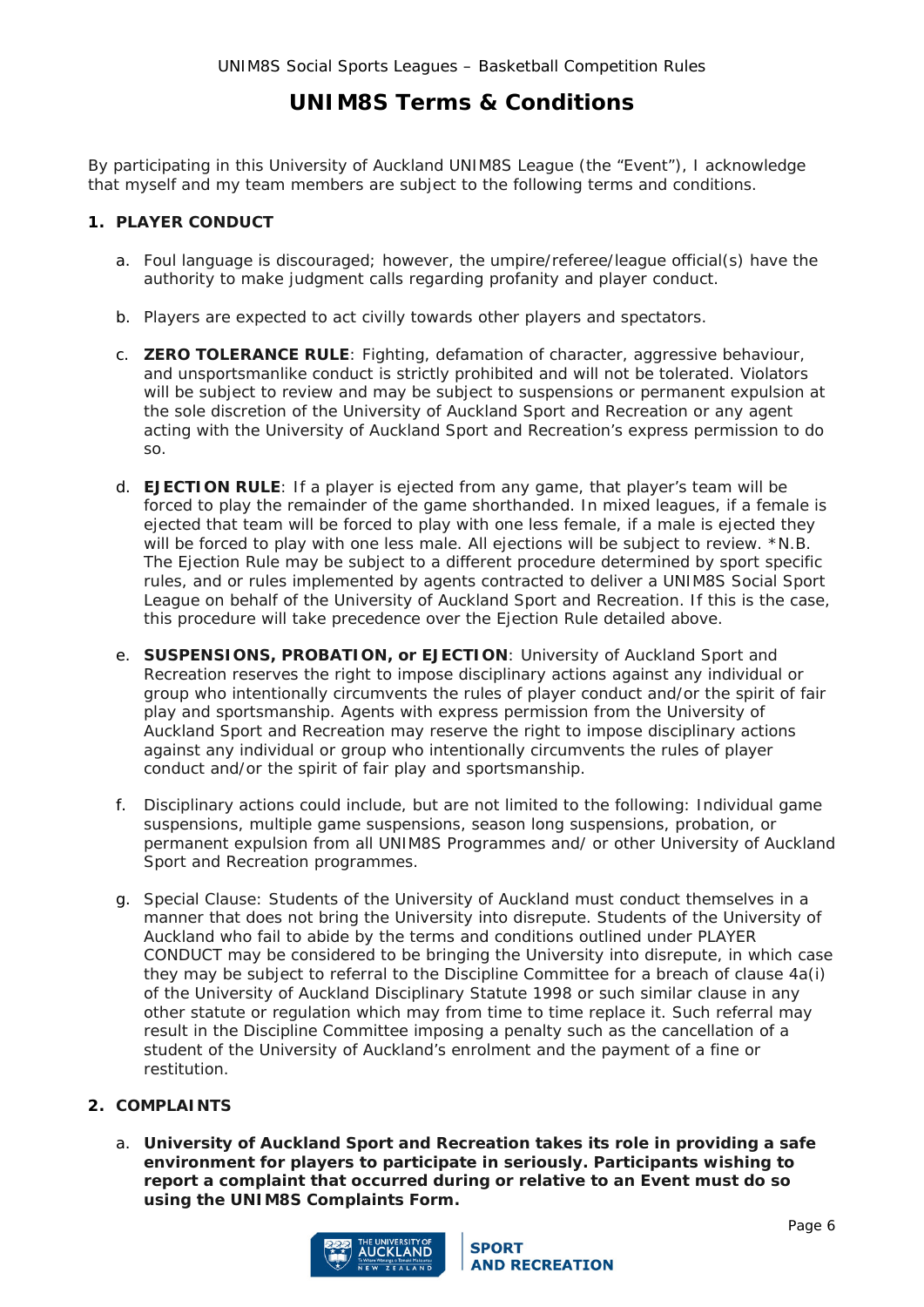- b. **For a complaint to be processed, the UNIM8S Complaint Form must be received by the University of Auckland Sport and Recreation within three business days of the respective incident occurring.**
- <span id="page-6-0"></span>**3. WAIVER:** 
	- a. **All participants agree to acknowledge that by participating in the Event they are may be subjected to risks** and release the University of Auckland and its officers and employees from any liability, claims, losses, damages, or expenses caused by or arising out of or in connection to my participation, including but not limited to:
		- **Personal injury or death**
		- **Property loss or damage**
		- **Loss or damage arising from accidents or negligent acts**
		- **Any other loss, damage, suffering, emotional or nervous shock or disorder**
	- b. **Participants** consent to receiving medical treatment in the case of injury, accident, or illness which they may suffer in the course of or connection with the Event and agree to indemnify The University of Auckland and its officers and employees against any claims in respect of such treatment.
	- c. **Team managers acknowledge that they are aware of** their team members' emergency contact information

### <span id="page-6-1"></span>**4. SCHEDULES**

- a. **SEASON SCHEDULING**: The schedule for the season will be posted no later than 48 hours prior to the start of the season. University of Auckland Sport and Recreation will make every effort to accommodate a scheduling request and accepts them in order of team's that are paid in full first.
- b. **SCHEDULING REQUESTS**: Scheduling requests can be made at the time of registration and up to the release of the schedules for that particular season. University of Auckland Sport and Recreation will try to honour all requests as much as possible, although priority will be given to teams that pay in full first, and will be subject to the University of Auckland Sport and Recreation's and authorised agent's discretion.
- c. **SCHEDULE CHANGES:** University of Auckland Sport and Recreation reserves the right to change schedules up to 24 hours before a fixture is to take place. If this happens teams will be given a minimum of 24 hours' notice about changes to their schedule.

### <span id="page-6-2"></span>**5. UMPIRES/OFFICIALS**

a. **DISPUTES:** Participants are expected to not contest or argue any calls.

### <span id="page-6-3"></span>**6. MANAGER RESPONSIBILITIES**

- a. The manager is solely responsible for making sure their roster is up to date. The University of Auckland Sport and Recreation will help teams update and change their roster, but it is up to the manager to make sure that all players are listed, spelled correctly, and if they are a University of Auckland Student, their correct Student ID is listed.
- b. Managers are responsible for ensuring that all players know and abide by league rules.
- c. Managers are responsible for ensuring that all players know and abide by the UNIM8S Social Sport League terms and conditions

### <span id="page-6-4"></span>**7. FORFEIT POLICY**

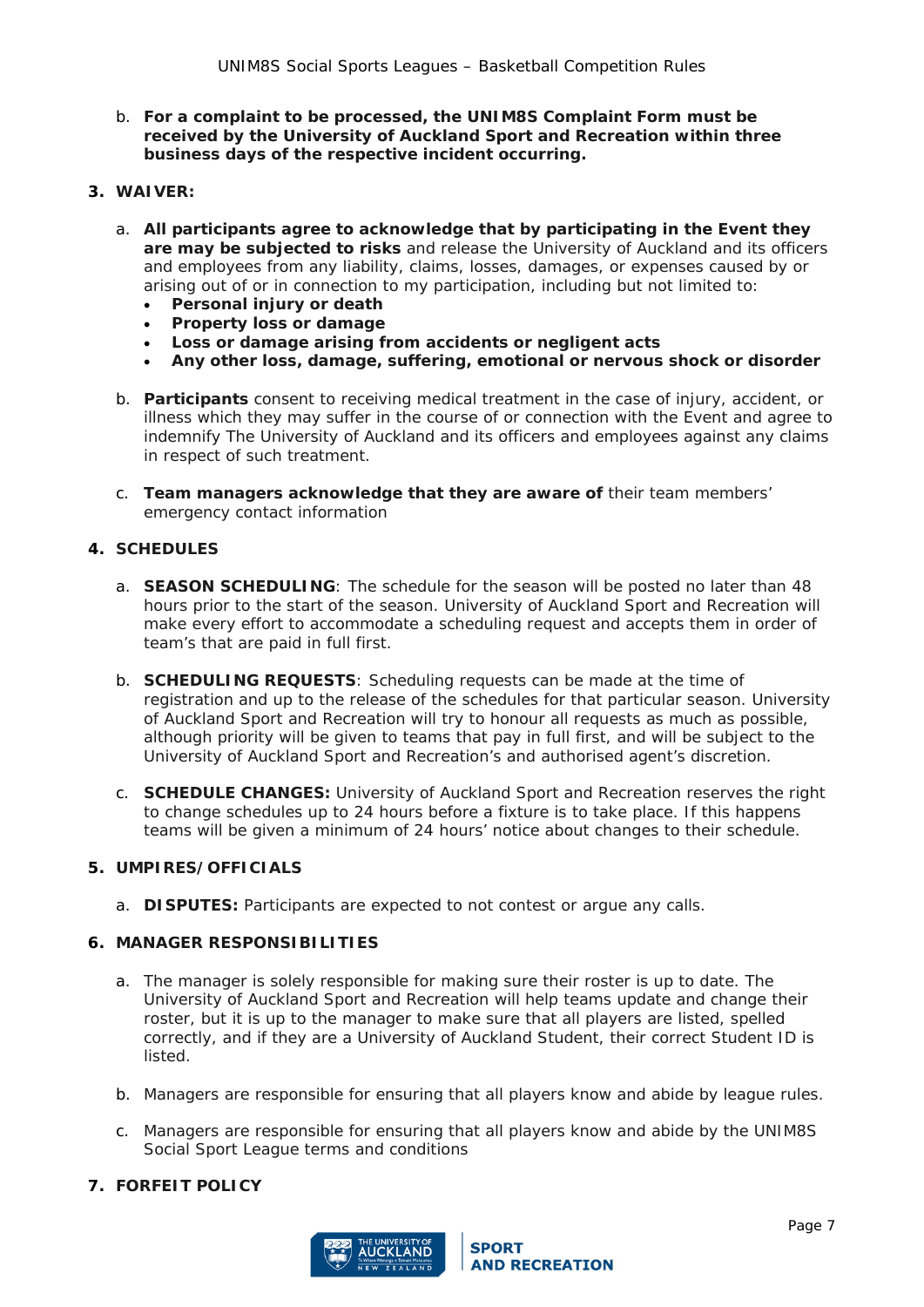- a. **GRACE PERIOD**: Teams will have until 10 minutes after the scheduled start time to come up with the minimum number of players required to start the game. Teams that excessively abuse this rule will receive an official warning from the league.
- b. **FIRST FORFEIT: University of Auckland Sport and Recreation takes** numerous steps to prevent forfeits. In the unlikely event of a forfeit, the forfeiting team will be subject to penalties which may include: loss of points.
- c. **MULTIPLE FORFEIT PENALTY**: If a team forfeits twice in a season, at the sole discretion of the University of Auckland Sport and Recreation, or any agent acting on behalf of the University of Auckland Sport and Recreation, may be immediately removed from the league and will NOT be issued a refund.
- a. **REGISTRATION FORFEIT:** If a team who has registered and paid to be in a league forfeits their registration (prior to the commencement of the league), refunds may not be given and will be at the discretion of the University of Auckland Sport and Recreation department.

## <span id="page-7-0"></span>**8. PLAYOFFS**

- a. **PLAYOFF ELGIBILITY**: In order to be eligible for the playoffs, your team must be 100% paid in full and have submitted according to the roster deadlines stated above. Any team that has an outstanding balance or has not submitted a final roster that fails to meet the minimum amount of required players will not be able to participate in the playoffs. Please be aware that there may be sport specific rules around player eligibility for playoff games.
- b. **TIEBREAKERS**: In the result of a tie, the following tie breaker system will be used to determine a winner. In the case of a multiple team tie (3 or more teams), the tie breaker will be used to determine one winner. Once a winner has been determined, the tiebreaking process will start all over again with the remaining teams that are tied. Tiebreakers will be sorted in the following order via the criteria listed below:\*
	- Forfeits In the case of a tie, any teams that have a forfeit on record for the season will move to the back of the tie breaker scenario. If three or more teams are tied for the least amount of forfeits, the next step will be used (only teams tied with the least amount of forfeits will move onto the next step).
	- Point differential points differential will be subject to the rules of each league.
	- Head to head match-up (please note that if more than two teams are tied with the same record, each team MUST have played all teams with the same record – otherwise this criteria will be bypassed). If all teams have played each other, head to head will only be used if a team has definitively separated themselves from the other teams within the tiebreaker.

\* University of Auckland Sport and Recreation, and agents acting on the behalf of the University of Auckland Sport reserves the right to adjust the tiebreakers if circumstances dictate. University of Auckland Sport and Recreation, and agents acting on the behalf of the University of Auckland Sport and Recreation have the final say in playoff standing

### <span id="page-7-1"></span>**9. ALCOHOL POLICY**

a. Alcohol is PROHIBITED on the playing field/court, and corresponding side-lines during play of all UNIM8S Social Sport Leagues events

### <span id="page-7-2"></span>**10. WEATHER POLICY**

a. In the event that the facility is closed due to inclement weather, University of Auckland Sport and Recreation, or an agent acting on behalf of the University of Auckland Sport

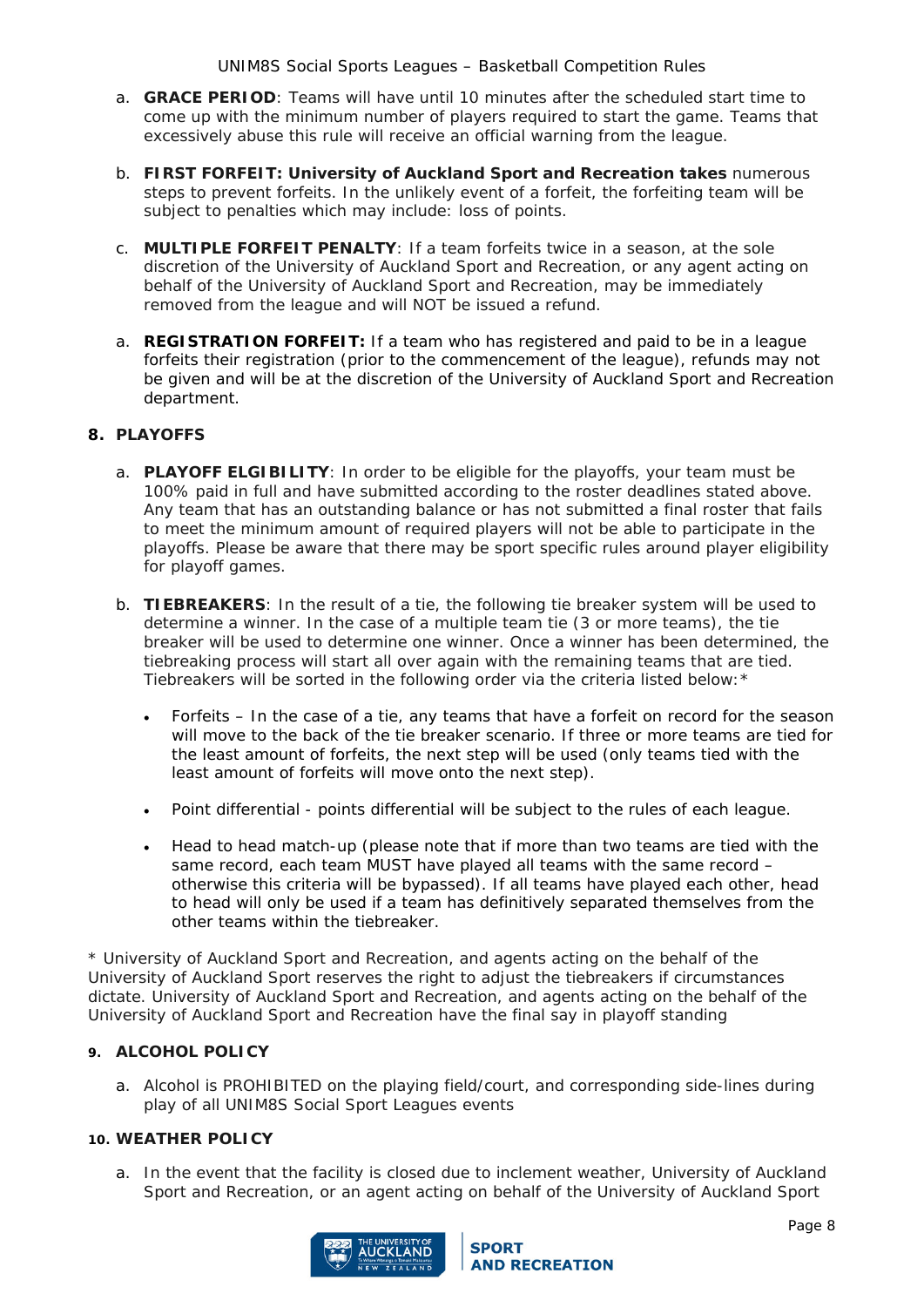and Recreation will notify the managers of each team. It is the responsibility of managers to pass along cancellation information to teammates.

b. Decisions on cancellations occur approximately one hour prior to the first scheduled game of the day/evening.

### <span id="page-8-0"></span>**11. INTELLECTUAL PROPERTY**

- a. Participants agree to allow the University of Auckland to record their images and voices by means of audio, video, or photograph during the Event; and at times and places that are deemed by the University of Auckland to be periphery to the event; that is temporally before or after the Event, and spatially around where the Event is being facilitated; for the purpose of using in University of Auckland publications, digital media and promotions.
- b. Participants agree that copyright of all resulting images and other material is the property of The University of Auckland and the University is under no obligation to provide electronic copies of the resulting images and other material.

### <span id="page-8-1"></span>**12. PRIVACY**

- a. **All personally identifiable information collected by the University of Auckland Sport and Recreation will be treated with the strictest confidentiality.**
- b. **Personally identifiable information will be stored in a secure electronic location by the university of Auckland Sport and Recreation.**
- c. **Participants agree to allow University of Auckland Sport and Recreation to use their personally identifiable information in order to be contacted about future University of Auckland Sport and Recreation programmes, with the exception of:** 
	- **when an individual has contacted the University of Auckland Sport and Recreation by email to request that they not be contacted by the University of Auckland Sport and Recreation about future University of Auckland Sport and Recreation programmes.**